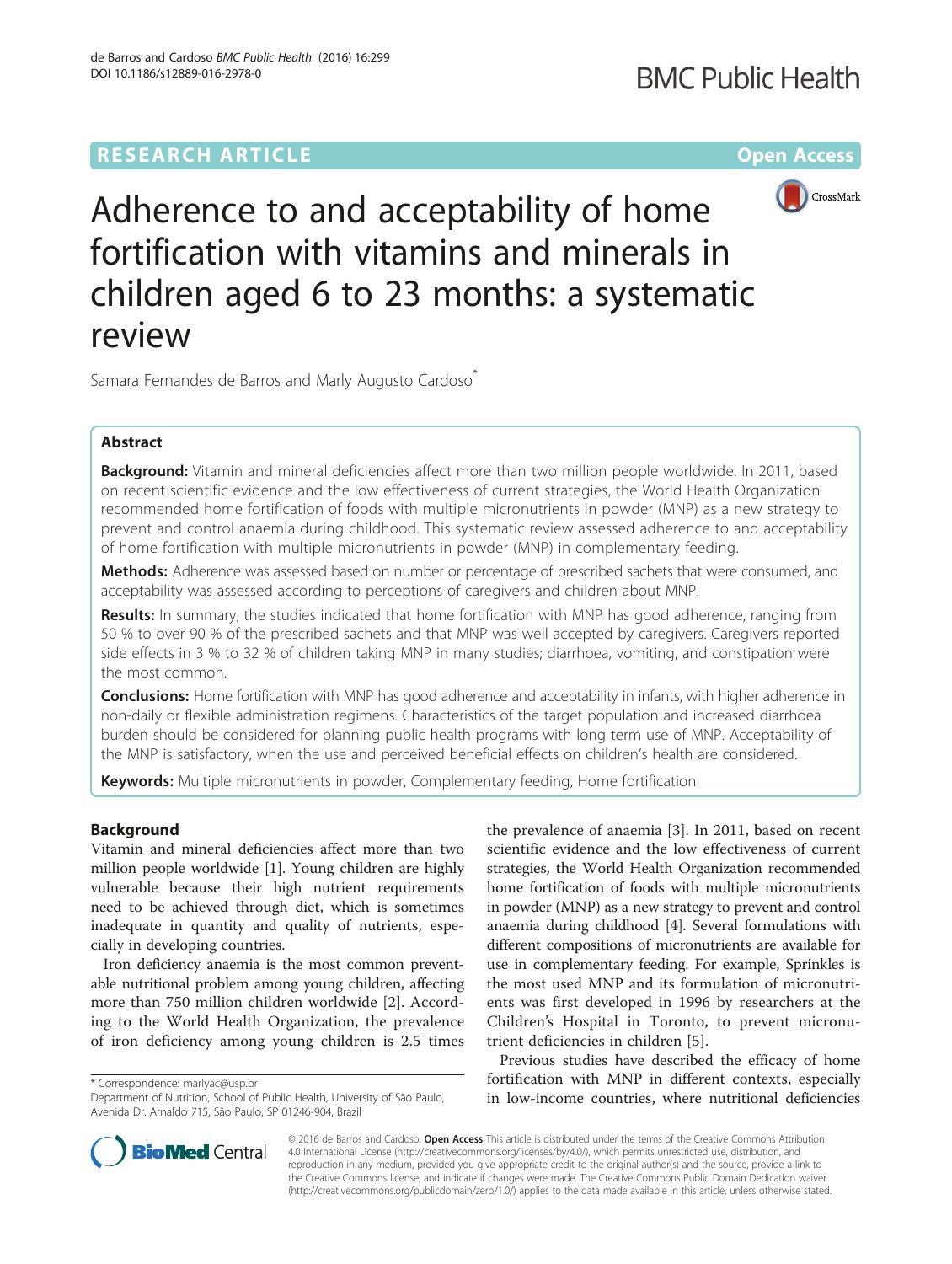in childhood are more prevalent. Most of these studies used increased average haemoglobin concentration as the main study outcome. However, few studies have evaluated adherence and acceptability, and when this information is available, adherence was assessed mainly by the number of sachets used. A recent systematic review of the effectiveness of MNP interventions found high acceptability with variable adherence, indicating that high acceptability does not always translate into adherence [[1](#page-9-0)]. Adherence in trials has been defined as the extent to which a patient follows advice regarding the use of a supplement, for example. Studies have found that high adherence with fortified complementary foods has often been reflected in improved nutritional status, suggesting that adherence is a key factor in determining the effectiveness of the fortification strategy for MNP interventions [\[5](#page-9-0), [6\]](#page-9-0).

It is known that adherence and acceptability are key factors in the success of an intervention. Thus, this systematic review aimed to summarize the scientific literature examining the adherence to and acceptability of home fortification with MNP in complementary feeding for planning and evaluation of public health programs to prevent childhood anemia.

#### Methods

We performed a systematic review of the scientific literature in December 2013, searching for indexed published articles in the electronic databases of the U.S. National Library of Medicine and the National Institutes of Health (PubMed), the Latin American and Caribbean Literature on Health Sciences (LILACS), the Scientific Electronic Library Online (SciELO), and Thomson Reuters IP & Science (Web of Knowledge).

The descriptors used to select articles were "micronutrients powder" OR "home fortification" OR "Sprinkles." Truncation symbols were used with the searched terms in Spanish and English to find words with the same root, increasing the chances of detecting a greater number of items. The selection of papers was restricted to articles published from 2003 to 2014 and written in Portuguese, Spanish, or English. The reference lists and some potentially relevant articles cited were examined and read to find additional articles or important information to the review.

The main eligibility criteria for selection of the published studies included a focus on children aged 6 months to 2 years or more and available information on adherence to and/or acceptability of home fortification of complementary feeding with MNP. Studies with either qualitative and/or quantitative methods were accepted.

Studies that used multiple micronutrients not in powder form, articles with target populations not in the age range of interest, abstracts or Congress Annals, other review articles, and technical reports were excluded for the purpose of this review.

The identification and selection of the articles were performed by two authors independently. Studies were initially selected based on their titles, and these were included in the next step of reading abstracts. Articles selected based on their abstracts were then read in full before the final selection decision, based on the criteria listed above. Discrepancies were resolved by the two authors.

A flowchart for processing and data analysis was organized to describe the steps in paper selection (Fig. [1](#page-2-0)). After all papers were read, a spreadsheet was created in Microsoft Excel 2010 to extract the relevant information from each study. Virtual Endnote Web software was used to assist in organizing the articles and writing this manuscript. Finally, descriptive tables were created with a synthesis of included articles, listing the following information: author, publication year, country, prevalence of nutritional disorders, study aim, population and design, intervention characteristics and results regarding adherence, acceptability, and side effects of home fortification with multiple micronutrients. Considering the scope of this review with a focus on available data on adherence to and acceptability for the use of MNP in complementary feeding, we did not follow strict criteria for assessing quality of the revised articles. In this review, adherence was defined as a quantitative measure of the number of sachets used compared with the expected use over a specified time frame informed in the revised studies; acceptability was considered as a subjective measure related to caregivers perceptions of the child's acceptance of the sachet, as well as perceptions of associated health benefits or side effects.

## Results

Overall, 131 references were found using our search criteria. Most articles were excluded after reading their titles and abstracts based on the exclusion criteria, leaving only 19 articles eligible for full reading. Of these, two were excluded because they did not provide information on adherence to and acceptability of home fortification. The remaining 17 articles that met the inclusion criteria were selected for detailed analysis of adherence to and acceptability of home fortification with MNP in complementary feeding (Fig. [1](#page-2-0)).

Tables [1](#page-3-0) and [2](#page-5-0) shows the main characteristics of the selected 14 clinical trials and three observational studies, respectively. Most of these studies were conducted in low-income countries: two in South America [\[7](#page-9-0), [8\]](#page-9-0), one in Central America [\[9](#page-9-0)], three in North America [[10](#page-9-0)–[12](#page-10-0)], eight in Asia [[13](#page-10-0)–[20](#page-10-0)], and three in Africa [\[21](#page-10-0)–[23\]](#page-10-0).

A high prevalence of anaemia and stunting was found in children less than 2 years of age at analysed sites. The sample size in these studies ranged from 47 to 2,746 children and the duration of intervention ranged from 1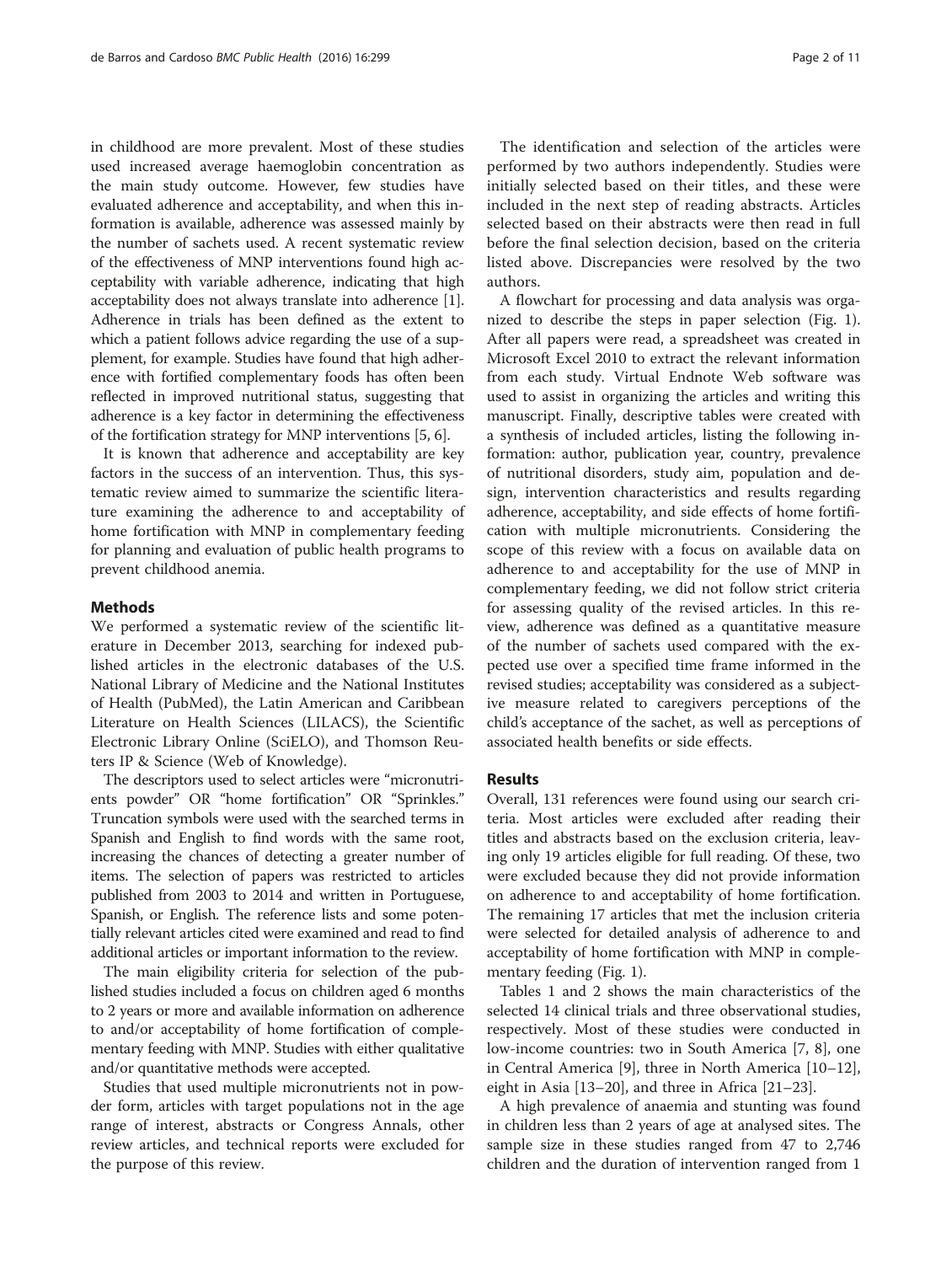<span id="page-2-0"></span>

to 26 months, with a 6-month intervention in six studies [8, 10, ,1317,18,21]. Twelve studies offered MNP to children daily [[7, 9](#page-9-0)–[12](#page-10-0), [15](#page-10-0), [17, 19](#page-10-0)–[23](#page-10-0)], three adopted non-daily administration, five or fewer sachets per week [[8,](#page-9-0) [13](#page-10-0), [14](#page-10-0)] and two articles compared daily with nondaily administration [[16, 18](#page-10-0)]. In addition, five studies compared MNP with other supplement types or fortified foods [[9, 11,](#page-9-0) [12](#page-10-0), [21, 23\]](#page-10-0) and two studies compared different MNP formulations [[7,](#page-9-0) [20\]](#page-10-0).

In all reviewed studies caregivers received instructions about appropriate use of the MNP sachets. One package of MNP should be added in a small portion of usual semi-solid food to be consumed fully for the child. Only in study conducted by Sampaio et al. MNP sachets were administered out of home, in childcare centre. The authors commented that the banana was the food commonly used to mix MNP sachets; in remaining studies no information on this was provided [[7\]](#page-9-0).

Table [3](#page-6-0) summarizes the information collected on adherence to and acceptability of home fortification with MNP in young children. Reviewed studies assessed adherence based on number or percentage of prescribed sachets that were consumed. Acceptability was assessed according to perceptions of caregivers and children about MNP. For example, the reasons for children or caregivers like or dislike of MNP, such as taste, flavor, ease of use, ease of transportability, health benefits and others.

#### Adherence and acceptability

Eight studies reported an average consumption of sachets ranging from 50 % to 96 % of the recommended

number [\[7](#page-9-0), [9](#page-9-0), [10,](#page-9-0) [17, 19](#page-10-0)–[22\]](#page-10-0). Only one study reported unsatisfactory adherence to MNP administration. Those authors considered consumption of five to seven sachets per week to be high adherence, and this number was achieved by 31–46 % of participants in the study [\[11](#page-9-0)].

In the two papers that assessed adherence to consumption of sachets in a daily versus a non-daily scheme, the authors found higher rates of adherence in non-daily regimes, and in these groups the average consumption was greater than 90 % of the prescribed sachets [[16, 18\]](#page-10-0).

In general, MNP were well accepted by caregivers and by children. Among the mentioned factors that contributed to high acceptability were transportability, ease of preparation and use, perceived benefits to children's health (increased appetite and agility), and preservation of the organoleptic characteristics of the children's meals. Nevertheless, some studies reported that MNP caused changes in the colour or taste of food, including yellowing of rice, bitterness of food after mixing with MNP, and the unpleasant taste of MNP itself. In most of these studies, the authors did not report whether the MNP had been consumed with liquids, such as broth soups or fruit juices [\[12, 14, 15, 18\]](#page-10-0).

Most mothers expressed interest in continuing MNP use and recommended MNP to other mothers, if these products were available in their regions. In the study by Rosado et al. 2010 MNP had lower acceptability than other supplements used in the study (iron supplement, iron and folic acid supplement, micronutrient-fortified complementary food or zinc/iron/ascorbic acid fortified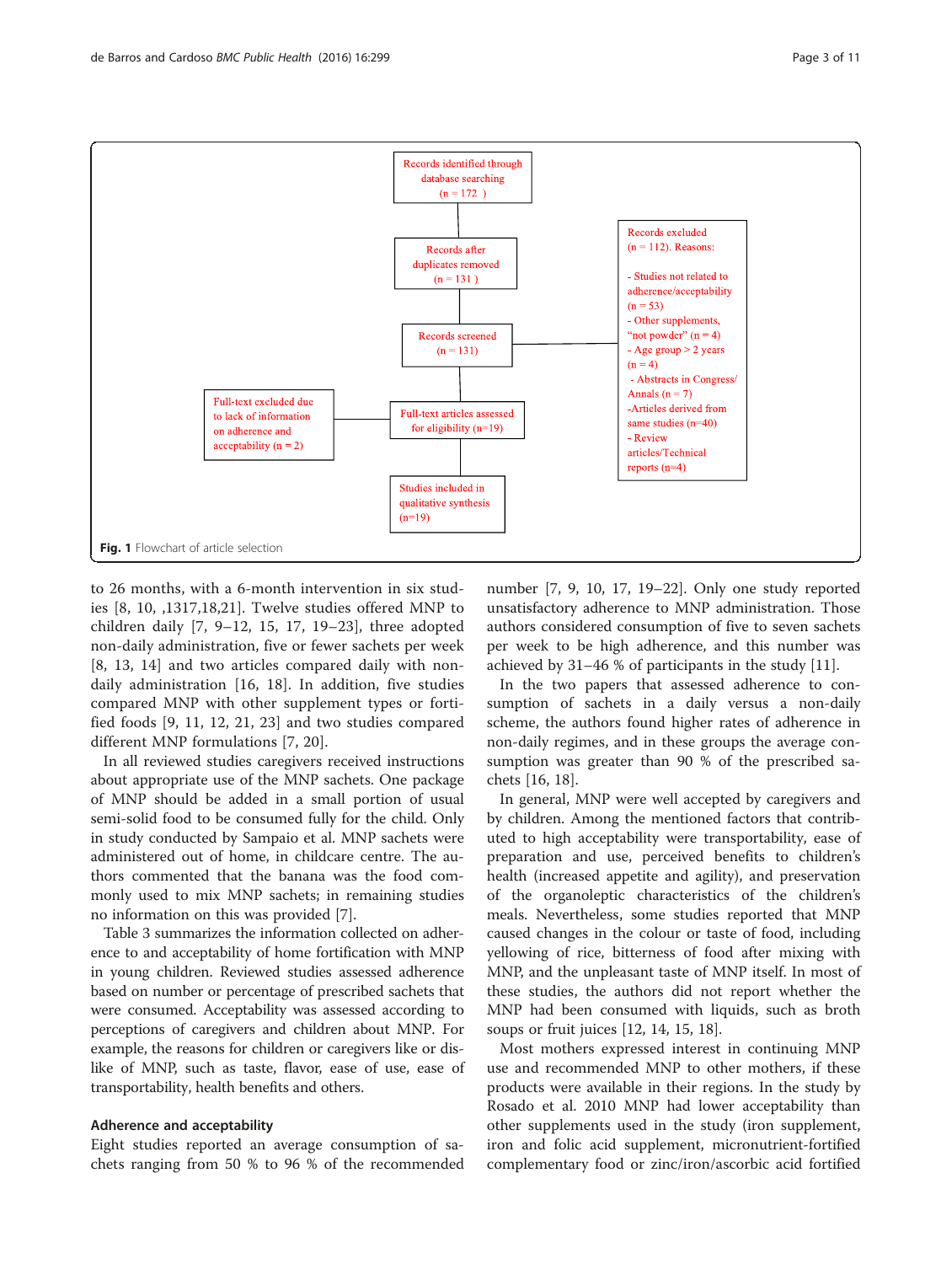| Source study<br>$(n = 14)$                   | Setting                                                         | Prevalence of nutritional disorders Study aim                                                                                                                  |                                                                                                                                                                                                                                 | Study design                                                                                                                                                                                                                                           | Sample at<br>baseline                              | Intervention                                                                                                                                                                        |
|----------------------------------------------|-----------------------------------------------------------------|----------------------------------------------------------------------------------------------------------------------------------------------------------------|---------------------------------------------------------------------------------------------------------------------------------------------------------------------------------------------------------------------------------|--------------------------------------------------------------------------------------------------------------------------------------------------------------------------------------------------------------------------------------------------------|----------------------------------------------------|-------------------------------------------------------------------------------------------------------------------------------------------------------------------------------------|
| Soofi et al.<br>$(2013)$ $[20]$              | Sindh, Pakistan<br>(urban and<br>rural areas)                   | Stunting = 23.3 %, 30.1 %, and<br>26.9 %; anaemia = 17.1 %, 26.6 %,<br>and 24.9 %, in control, MNP with<br>zinc, and MNP without zinc<br>groups, respectively. | To assess the effects of provision of<br>two MNP formulations, with or<br>without zinc, on children's growth,<br>micronutrient status, and morbidity.                                                                           | Cluster-randomized trial.<br>Three groups: non-supplemented<br>control, MNP without zinc,<br>and MNP with 10 mg of zinc.                                                                                                                               | $n = 2746$<br>children, aged<br>6 months.          | Frequency of MNP: daily<br>Intervention duration: 1 year<br>Total sachets prescribed: 360<br>Iron dosage in MNP: no data<br>given                                                   |
| Jack et al.<br>$(2012)$ [17]                 | Cambodia                                                        | Stunting = 11.3 % and 13.3 %;<br>anaemia = $83.7$ % and $84.4$ %, in<br>control and intervention groups,<br>respectively.                                      | To evaluate the effect of MNP<br>alongside infant and young child<br>feeding education program<br>compared with feeding education<br>alone on anaemia, iron deficiency,<br>vitamin A, zinc, and growth in<br>Cambodian infants. | Cluster-randomized effectiveness<br>trial.<br>Two groups: non-supplemented<br>control received infant and young<br>child feeding education alone;<br>supplemented group received MNP<br>alongside education.                                           | $n = 1350$<br>children, aged<br>6 months.          | Frequency: daily<br>Intervention duration: 6 months<br>Total sachets prescribed: 180<br>Iron dosage in MNP: 12.5 mg                                                                 |
| Inayati et al.<br>$(2012)$ [15]              | Nias Island,<br>Indonesia                                       | Stunting = $34.1$ %; anaemia =<br>51.7 %.                                                                                                                      | To assess the impact of intensive<br>nutrition education with or without<br>the provision of MNP on the<br>nutritional status of mildly wasted<br>children.                                                                     | Cluster-randomized trial.Four groups: $n = 215$<br>MNP plus intensive education;<br>intensive nutritional education alone;<br>supplemented MNP plus monthly<br>non-intensive nutrition education<br>program; non-intensive education<br>program alone. | children, aged<br>6 to<br>60 months.               | Frequency: daily<br>Intervention duration: 1 year<br>(or until child reached a<br>weight-for-height z score $\ge$ -1)<br>Total sachets prescribed: 360<br>Iron dosage in MNP: 10 mg |
| Sampaio et al. Bahia, Brazil<br>$(2012)$ [7] |                                                                 | Stunting = 5.3 % and 7.4 %,<br>respectively, in intervention and<br>control groups.                                                                            | To evaluate the incidence of<br>diarrheal disease and acute<br>respiratory infection in children<br>undergoing supplementation with<br>zinc and other micronutrients<br>through the use of MNP.                                 | Randomized clinical trial, double<br>blind.<br>Two groups: supplemented control<br>with MNP without zinc; intervention<br>group supplemented with MNP<br>with zinc.                                                                                    | $n = 143$<br>children, aged<br>6 to<br>48 months.  | Frequency: daily<br>Intervention duration: 90 days<br>Total sachets prescribed: 90<br>Iron dosage in MNP: 12.5 mg                                                                   |
| Avula et al.<br>$(2011)$ [13]                |                                                                 | Rajasthan, India Stunting = 48.0 % in India.                                                                                                                   | To assess the impact of the existing<br>Supplemental Nutrition Program<br>with local production of<br>supplemental food, home<br>fortification with MNP, and<br>monitoring.                                                     | Quasi-experimental. Two groups:<br>control group received the usual<br>Supplementation Nutrition Program;<br>intervention group received the<br>enhanced program.                                                                                      | $n = 1128$<br>children, aged<br>6 to<br>30 months. | Frequency: five times weekly<br>Intervention duration: 6 months<br>Total sachets prescribed: $\approx$ 120<br>Iron dosage in MNP: 12 mg                                             |
| Kounnavong<br>et al. (2011)<br>$[18]$        | Rural<br>community in<br>Lao People's<br>Democratic<br>Republic | Stunting = 44.5 %, 42.3 %, and<br>40.4 % in control, twice weekly,<br>and daily groups, respectively.<br>Anaemia = 63.5 %.                                     | To compare the effect of twice<br>weekly versus daily supplementation<br>with MNP on anaemia prevalence,<br>haemoglobin concentration, and<br>growth in infants and young<br>children.                                          | Randomized trial.Three groups: non-<br>supplemented control, twice weekly<br>supplementation, and daily<br>supplementation.                                                                                                                            | $n = 336$<br>children, aged<br>6 to<br>52 months.  | Frequency: daily or twice weekly.<br>Intervention duration: 24 weeks<br>Total sachets prescribed: 168<br>(daily group) or 48 (twice weekly)<br>Iron dosage in MNP: 10 mg            |
| Tripp et al.<br>$(2011)$ $[23]$              | Niger                                                           | Stunting = 49.0 %; Anaemia =<br>91.0 %.                                                                                                                        | To assess the acceptability of an<br>MNP and a lipid-based nutrient<br>supplement (Nutributter), and to<br>explore people's willingness to pay<br>for these products.                                                           | Qualitative study.<br>Two groups: 1. Supplemented with<br>MNP or Nutributter for 4 weeks; 2.<br>Supplemented with MNP and<br>Nutributter for 2 weeks each.                                                                                             | $n = 83$ children,<br>aged 6 to<br>23 months.      | Frequency: daily<br>Intervention duration: 4 weeks<br>Total sachets prescribed: 28 or 14<br>Iron dosage in MNP: 6 mg                                                                |

<span id="page-3-0"></span>

| Table 1 Clinical trials assessing adherence to and acceptability of home fortification with multiple micronutrients in powder (MNP) in complementary feeding |  |
|--------------------------------------------------------------------------------------------------------------------------------------------------------------|--|
|--------------------------------------------------------------------------------------------------------------------------------------------------------------|--|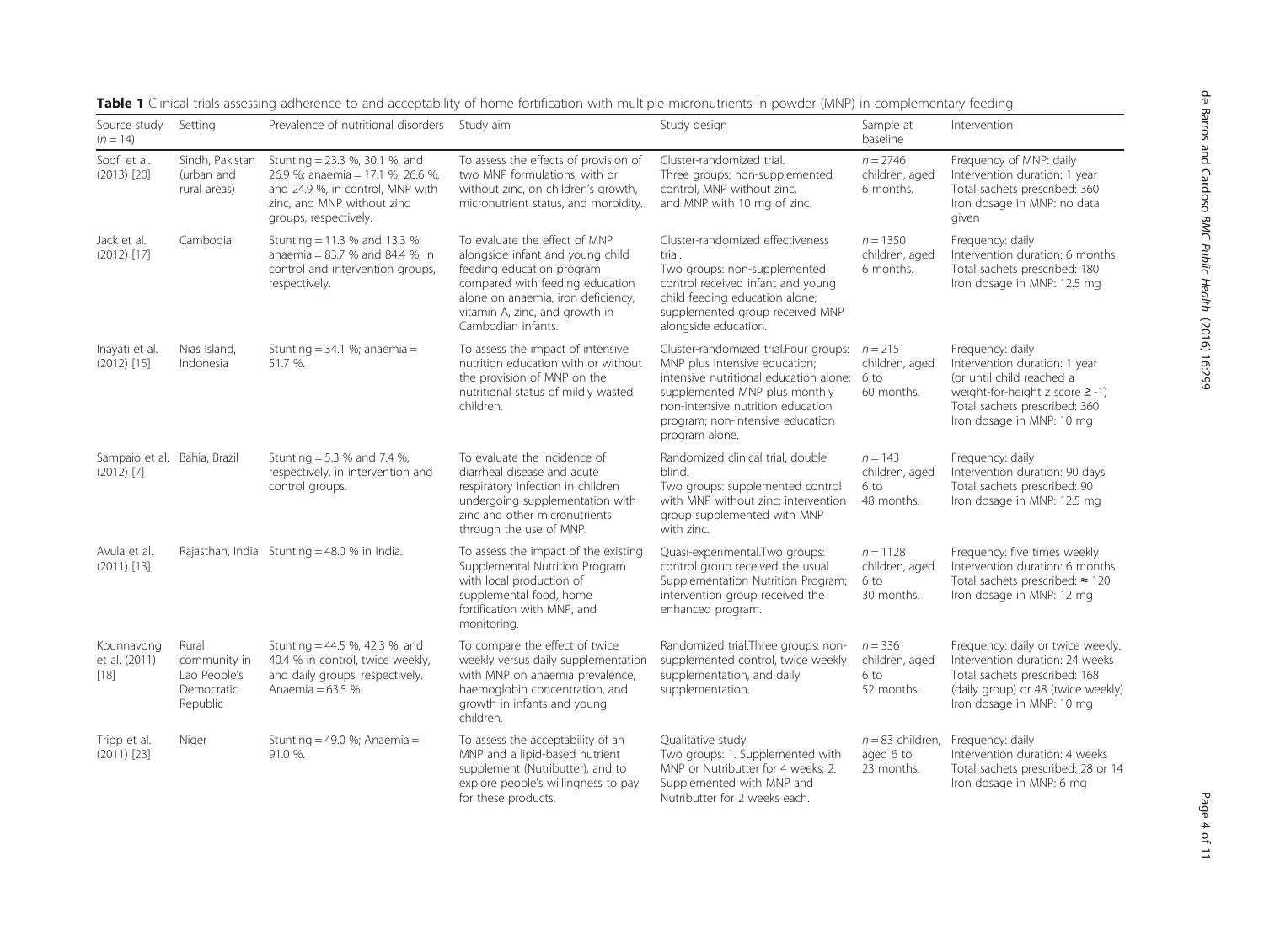| Lundeen et<br>al. (2010) [19]                 | Kyrgyz<br>Republic                     | Anaemia = 50.0 %.                                                                                                                            | To test the effectiveness of a<br>2-month intervention with daily<br>home fortification of complementary<br>food using MNP in reducing<br>anaemia among children 6 to<br>36 months of age.                                       | Cluster-randomized trial.<br>Two groups: non-supplemented<br>control and intervention<br>supplemented with multiple<br>micronutrients.                                                                                                           | $n = 2193$<br>children, 6 to<br>36 months.        | Frequency: daily<br>Intervention duration: 2 months<br>Total sachets prescribed: 60<br>Iron dosage in MNP: 12.5 mg                                                                                        |
|-----------------------------------------------|----------------------------------------|----------------------------------------------------------------------------------------------------------------------------------------------|----------------------------------------------------------------------------------------------------------------------------------------------------------------------------------------------------------------------------------|--------------------------------------------------------------------------------------------------------------------------------------------------------------------------------------------------------------------------------------------------|---------------------------------------------------|-----------------------------------------------------------------------------------------------------------------------------------------------------------------------------------------------------------|
| Rosado et al.<br>$(2010)$ [12]                | Querétaro,<br>México                   | No data given.                                                                                                                               | To evaluate the efficacy and<br>children's acceptance of several<br>recognized strategies to treat<br>anaemia.                                                                                                                   | Randomized clinical trial. Five groups:<br>1. Iron supplement, 2. Iron + folic<br>acid supplement, 3. MNP, 4.<br>Micronutrient-fortified complemen-<br>tary food as porridge powder, and 5.<br>$Zinc + iron + ascorbic acid-fortified$<br>water. | $n = 266$<br>children, aged<br>6 to<br>43 months. | Frequency: daily.<br>Intervention duration: 4 months<br>Total sachets prescribed: 120<br>Iron dosage in MNP: 10 mg                                                                                        |
| Geltman et al. United States<br>$(2009)$ [11] |                                        | Iron deficiency = $15.0 - 35.0$ %.                                                                                                           | To determine whether low-income<br>infants' adherence to MNP was<br>better than to ferrous sulfate drops.                                                                                                                        | Randomized clinical trial.<br>Two groups: Supplemented with<br>MNP, supplemented with iron syrup.                                                                                                                                                | $n = 150$<br>children, aged<br>6 months.          | Frequency: daily<br>Intervention duration: 3 months<br>Total sachets prescribed: 90<br>Iron dosage in MNP: 12.5 mg<br>Iron dosage in ferrous sulphate<br>drops: 10 mg of elemental iron                   |
| Adu-<br>Afarwuah et<br>al. (2008) [21]        | Ghana                                  | Anaemia = 23.0-30.0 % in both<br>groups.                                                                                                     | To compare the efficacy and<br>acceptability of MNP, Nutritabs, and<br>fat-based Nutributter, which provide<br>6. 16. and 19 vitamins and minerals.<br>respectively, when used for home<br>fortification of complementary foods. | Randomized trial.<br>Four groups: non-supplemented;<br>supplemented with MNP;<br>supplemented with Nutritabs;<br>supplemented with Nutributter.                                                                                                  | $n = 313$<br>children, aged<br>6 months.          | Frequency: daily<br>Intervention duration: 6 months<br>Total sachets prescribed: 180<br>Iron dosage in MNP: 12.5 mg                                                                                       |
| Ip et al. (2007) Bangladesh<br>$[16]$         |                                        | Anaemia = 75.8 %, 81.7 %, and<br>73.0 %, in daily for 2 months,<br>flexible for 3 months, and flexible<br>for 4 months groups, respectively. | To compare the effects of daily<br>versus flexible administration of MNP<br>on adherence, acceptability, and<br>haematological status among young<br>children in rural Bangladesh.                                               | Cluster-randomized trial<br>Three groups: supplemented daily<br>with MNP for 2 months:<br>supplemented with MNP with a<br>flexible regimen for 3 months;<br>supplemented with MNP with a<br>flexible regimen for 4 months.                       | $n = 362$<br>children, aged<br>6 to<br>24 months. | Frequency: Depended on the<br>treatment regimen. The children<br>received 60 sachets each.<br>Intervention duration: 2, 3, or<br>4 months.<br>Total sachets prescribed: 60<br>Iron dosage in MNP: 12.5 mg |
| Menon et al.<br>$(2007)$ [9]                  | Haiti                                  | Anaemia = 52.0 % and 37.0 % in<br>groups 1 and 2, respectively.                                                                              | To evaluate the effectiveness of<br>2-months treatment with MNP in<br>reducing anaemia among children<br>9-24 months.                                                                                                            | Cluster-randomized pre-post<br>intervention trial.<br>Two groups: group 1 supplemented<br>with MNP plus fortified food; group<br>2 supplemented with fortified food<br>alone.                                                                    | $n = 41$ children.<br>aged 9 to<br>24 months.     | Frequency: daily<br>Intervention duration: 2 months<br>Total sachets prescribed: 60<br>Iron dosage in MNP: 12.5 mg                                                                                        |
| Christofideset<br>al. (2005) [10]             | Aboriginal<br>communities in<br>Canada | Anaemia = 36.0 %.                                                                                                                            | To determine the acceptability and<br>safety of MNP as a strategy for<br>delivering iron to infants and<br>young children                                                                                                        | Double-blinded randomized<br>controlled trial.<br>Two groups: control; supplemented<br>with MNP.                                                                                                                                                 | $n = 102$<br>children, aged<br>4 to<br>18 months. | Frequency: daily<br>Intervention duration: 6 months<br>Total sachets prescribed: 180<br>Iron dosage in MNP: 30 mg                                                                                         |

Table 1 Clinical trials assessing adherence to and acceptability of home fortification with multiple micronutrients in powder (MNP) in complementary feeding (Continued)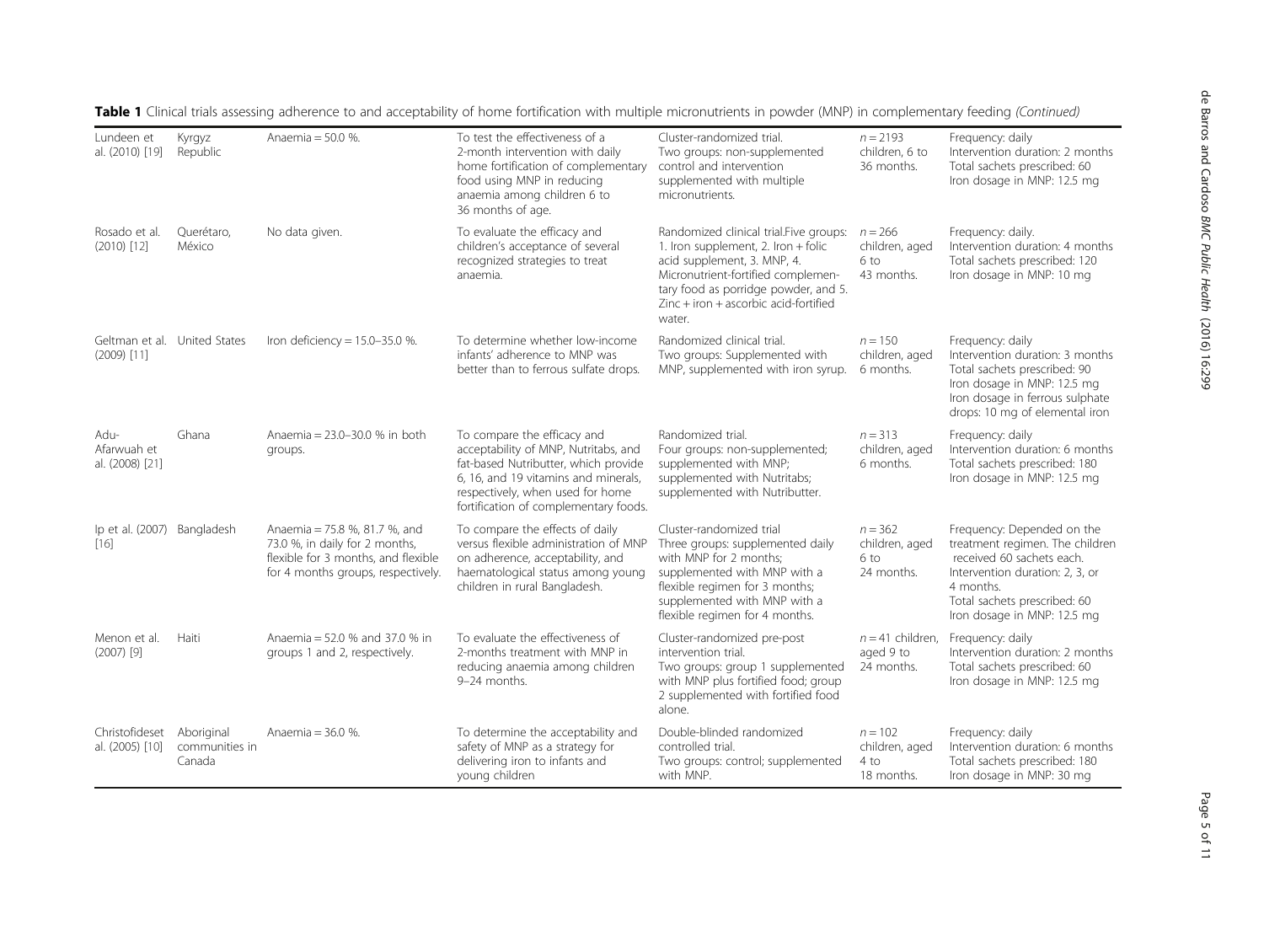<span id="page-5-0"></span>Table 2 Observational studies assessing adherence to and acceptability of home fortification with multiple micronutrients in powder (MNP) in complementary feeding

| Source<br>study $(n = 3)$           | Site              | Prevalence of<br>nutritional<br>disorders    | Study aim                                                                                                                                                                                              | Study design                                                                                             | Sample at<br>baseline                             | Intervention                                                                                                                                |
|-------------------------------------|-------------------|----------------------------------------------|--------------------------------------------------------------------------------------------------------------------------------------------------------------------------------------------------------|----------------------------------------------------------------------------------------------------------|---------------------------------------------------|---------------------------------------------------------------------------------------------------------------------------------------------|
| Espino et al.<br>$(2012)$ [8]       | Apurímac,<br>Peru | Anaemia = $64.0$ %.                          | To evaluate the<br>implementation of the<br>program of universal<br>supplementation with MNP<br>"chispitas" through the<br>quantity and quality of<br>sachets consumed and its<br>relation to anaemia. | Cluster-randomized trial.<br>One group:<br>supplemented with<br><b>MNP</b>                               | $n = 714$<br>children.<br>aged 6 to<br>35 months. | Frequency: at least 15 sachets<br>monthly<br>Intervention duration: 6 months<br>Total sachets prescribed: 90<br>Iron dosage in MNP: 12.5 mg |
| Bilukha et<br>al. (2011)<br>$[14]$  | Butan             | Stunting = $39.2\%$ ;<br>anemia = $43.3\%$ . | To evaluate the<br>effectiveness of a program<br>to distribute MNP on a<br>large scale in reducing the<br>prevalence of anaemia and<br>monitoring morbidity and<br>growth in refugee children.         | Longitudinal cluster-<br>randomized trial.<br>One group: supplemented<br>with MNP (no control<br>group). | $n = 502$<br>children,<br>aged 6 to<br>59 months. | Frequency: 15 sachets monthly<br>Intervention duration: 26 months<br>Total sachets prescribed: 390<br>Iron dosage in MNP: 10 mg             |
| Jefferds et<br>al. (2010)<br>$[22]$ | Kenya             | No data given.                               | To describe community<br>members' reactions to and<br>experiences using MNP,<br>with an emphasis on<br>acceptability, utilization,<br>and promotion.                                                   | Qualitative study.                                                                                       | $n = 47$<br>children,<br>aged 6 to<br>59 months.  | Frequency: daily<br>Intervention duration: 1 month<br>Total sachets prescribed: 30<br>Iron dosage in MNP: 12.5 mg                           |

water). According to the authors, most cases of rejection resulted from the taste of the MNP, probably because of their mineral concentrations [\[12](#page-10-0)].

#### Side effects

The most commonly reported side effects in these studies were diarrhoea, vomiting, and constipation, ranging from 3 % to 32 % of participants.

Changes in the colour of stools were seen in 95 % of participants in the study by Lundeen et al.; however, this is a harmless expected effect of iron supplementation. These authors did not comment on whether differences in adherence were associated with the occurrence of side effects [[19\]](#page-10-0).

### **Discussion**

This systematic review gathered seventeen papers and analysed the main conclusions from their results. Firstly, home fortification with MNP has good adherence in regards to the percentage of sachets consumed, with higher adherence in non-daily administration regimens. Secondly, acceptability of the MNP is satisfactory, when the use and perceived beneficial effects on children's health are considered. However, limitations persist such as limited knowledge and experience of professionals and caregivers in the use of MNP, the resolution of which could increase MNP's acceptability. Finally, MNP side effects ranged from 3 % to 32 % of participants, and in general posed a low risk to health.

Higher adherence in flexible administration regimens compared to daily administration can be attributed to mothers' difficulty in remembering to offer sachets daily and the possibility that mothers discontinued administration when sachets were forgotten [\[10](#page-9-0)].

Adherence to non-daily regimens reached 100 % (all children consumed 100 % of prescribed MNP sachets) in the study conducted by Kounnavong et al. [[18](#page-10-0)]; however, a comparison of the impact of non-daily administration versus daily administration on levels of haemoglobin and other biochemical markers would clarify the risks and benefits of different administration frequencies.

Two studies included in this review have made this comparison [[16](#page-10-0), [18](#page-10-0)]. In the first, the authors concluded that in children with moderate to severe anaemia, daily administration more effectively increases haemoglobin concentration and reduces anaemia [\[18](#page-10-0)]. The second study found that haemoglobin levels at the end of the intervention were higher in the non-daily regimes, with a greater reduction in the prevalence of anaemia and a higher percentage of children who remained nonanaemic [[16](#page-10-0)].

Other studies in the literature have also made this comparison [[24, 25](#page-10-0)] and concluded that providing MNP weekly with 30 mg of elemental iron produced haematological effects similar to daily administration with 12.5 mg of elemental iron in anaemic children from 6 to 23 months of age [\[24](#page-10-0)] as well as in nonanaemic school-age children [[25\]](#page-10-0).

More studies are necessary for comparing risks and benefits of different administration frequencies of MNP sachets. However evidences in this review lead us to suggest that public policies and programs with no anaemic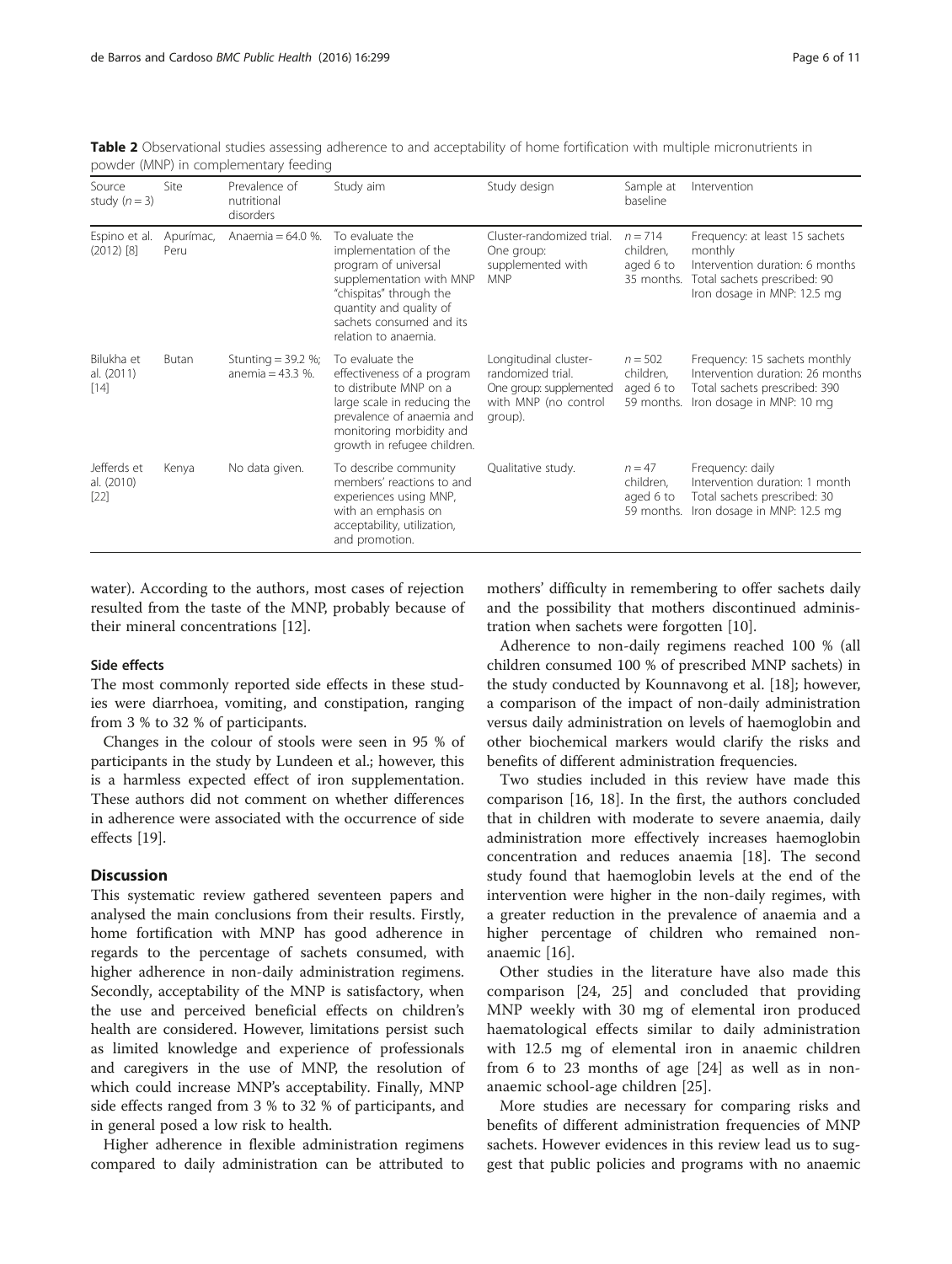<span id="page-6-0"></span>Table 3 Summary of results regarding adherence to and acceptability and side effects of home fortification with multiple micronutrients in powder (MNP)

| Source study<br>$(n = 17)$         | Adherence (or percentage of use)<br>and acceptability                                                                                                                                                                                                                                                                                                                                                                                                                                                                                                                                                                                                                            | Side effects and/or limitations                                                                                                                                                                                                                                                                                                                                                         |
|------------------------------------|----------------------------------------------------------------------------------------------------------------------------------------------------------------------------------------------------------------------------------------------------------------------------------------------------------------------------------------------------------------------------------------------------------------------------------------------------------------------------------------------------------------------------------------------------------------------------------------------------------------------------------------------------------------------------------|-----------------------------------------------------------------------------------------------------------------------------------------------------------------------------------------------------------------------------------------------------------------------------------------------------------------------------------------------------------------------------------------|
| Soofi et al. (2013) [20]           | Adherence: The mean number of micronutrient powder sachets<br>consumed each month was 16.8 (SD 11.7) in the MNP without<br>zinc group and 15.2 (11.9) in the MNP with zinc group.<br>Acceptability: No data given.                                                                                                                                                                                                                                                                                                                                                                                                                                                               | Side effects: Increased proportion of days with<br>diarrhoea in MNP without zinc group<br>(OR 1.15; 95 % Cl 1.00-1.33) and in MNP with<br>zinc group (OR 1.31; 95 % CI 1.13-1.51),<br>$p = 0.001$ . Increased incidence of bloody<br>diarrhoea in MNP without zinc group<br>(IRR 1.63; 95 % CI 1.12-2.39) and in MNP with<br>zinc group (IRR 1.88; 95 % CI 1.29-2.74),<br>$p = 0.003$ . |
| Espino et al. (2012) [8]           | Adherence: 5.4 % of children did not receive the intervention; 60.3 %<br>consumed 60 or more sachets and only 49.0 % consumed them<br>adequately (sachets consumed fully and with semisolid food).<br>Acceptability: Among those who received the intervention,<br>4.5 % reported that they stopped giving sachets to children<br>(of these, 70.0 % of the children not want to eat food with sachets)<br>and 30.4 % of children did not consume the sachets adequately<br>(of these, 84.0 % did not<br>like the MNP flavor).                                                                                                                                                    | Side effects: No data given.                                                                                                                                                                                                                                                                                                                                                            |
| Jack et al. (2012) [17]            | Adherence: 93.3 % of eligible children used MNP; the median<br>number of MNP sachets consumed per month per child was 23.8<br>(range, 0-30).<br>Acceptability: No data given                                                                                                                                                                                                                                                                                                                                                                                                                                                                                                     | Side effects: No data given.                                                                                                                                                                                                                                                                                                                                                            |
| Inayati et al. (2012) [15]         | Adherence: The proportion of children who consumed MNP daily<br>was higher in the intensive nutrition<br>education + MNP group than in the non-intensive nutrition<br>education + MNP group $(83.0 %$ vs 62.0 %).<br>Acceptability: The main reasons given for not regularly consuming<br>MNP included: perceived bitter taste of foods when mixed<br>with MNP, monotonous taste when consumed daily, and<br>occasionally forgetting to add MNP supplement to the lunch<br>of a mildly wasted child. However, the majority of caregivers<br>stated that they regularly added the MNP to the child's meal,<br>but the child several times refused to consume it (data not shown). | Side effects: No data given.                                                                                                                                                                                                                                                                                                                                                            |
| Sampaio et al. (2012)<br>[7]       | Adherence: The mean percentage of consumption, in days, of the<br>entire contents of the sachets was $95.7$ % (SD = 4.9) in the test<br>group supplemented with MNP with zinc, and 96.4 %<br>$(SD = 6.2)$ in the control group supplemented with MNP without zinc.<br>Acceptability: No data given                                                                                                                                                                                                                                                                                                                                                                               | Side effects: No data given.                                                                                                                                                                                                                                                                                                                                                            |
| Avula et al. (2011) [13]           | Adherence: No data given.<br>Acceptability: No data given.                                                                                                                                                                                                                                                                                                                                                                                                                                                                                                                                                                                                                       | Side effects: In this qualitative study, two of the<br>five health workers said that there were some<br>complaints from mothers regarding instances<br>of diarrhoea; when MNP were administered,<br>the children started losing weight. No data<br>shown for the control group.                                                                                                         |
| Bilukha et al. (2011)<br>$[14]$    | Adherence: Over 90.0 % of children in each of the surveys from 2008<br>to 2010 were reported to currently consume MNP.<br>Acceptability: 40.0 % of caregivers reported changes to food<br>after mixing it with MNP.In 2010, 80.0 % to 85.0 % of caregivers<br>reported perceived positive changes in children's health after<br>receiving MNP.                                                                                                                                                                                                                                                                                                                                   | Side effects: The percentage of total of<br>caregivers that reported any perceived negative<br>health effects (diarrhoea, vomiting, constipation,<br>etc.) attributed to multiple micronutrients was<br>11.6 % in 2008, 5.6 % in 2009, and 2.9 % in<br>2010. This study had no control group.                                                                                           |
| Kounnavong et al.<br>$(2011)$ [18] | Adherence: All children in the twice-weekly group consumed two<br>sachets of MNP per week. In the daily group, 72.7 % of children<br>consumed five or more sachets per week and 43.6 % consumed all<br>seven sachets per week for all 24 weeks.<br>Acceptability: 42.1 % of mothers reported that MNP changed<br>the colour of their children's food and 43.9 % reported that it<br>had an unpleasant smell or taste. However, some mothers mixed<br>the MNP in liquids such as juice or milk. Many of the mothers<br>felt that the MNP had increased their child's appetite (31.7 %)<br>and playfulness (48.4 %).                                                               | Side effects: There were no significant<br>differences in reports of illness (diarrhoea or<br>cough) among the control, daily, and twice<br>weekly groups (32.7 %, 39.1 %, and 34.2 %,<br>respectively; $p = 0.587$ ).                                                                                                                                                                  |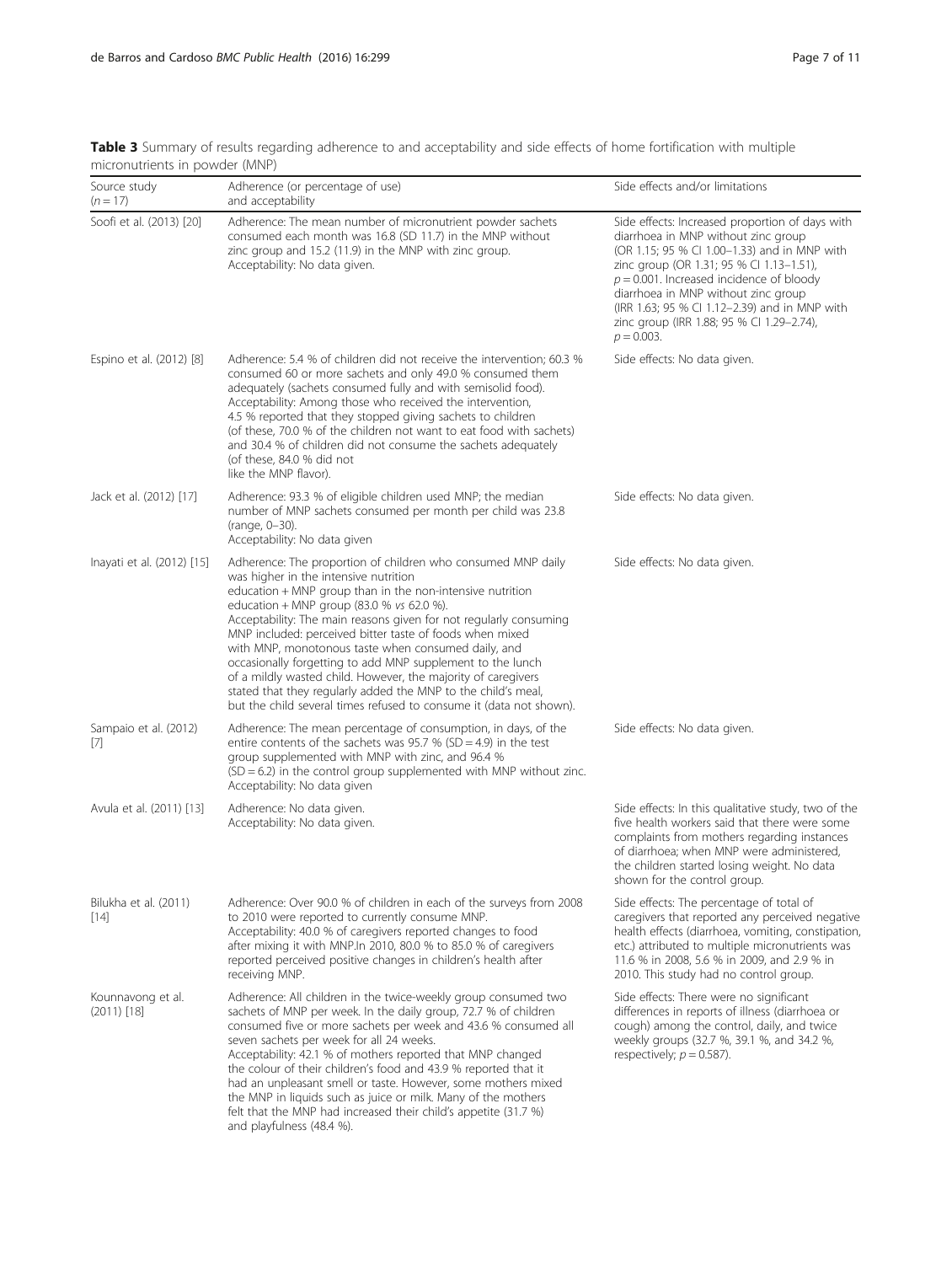Table 3 Summary of results regarding adherence to and acceptability and side effects of home fortification with multiple micronutrients in powder (MNP) (Continued)

| Tripp et al. (2011) [23]             | Adherence: No data given.<br>Acceptability: MNP sachets were found to be acceptable and<br>beneficial by mothers. Mothers said that MNP were easy to use,<br>and several liked that the product had no taste or smell and<br>did not change the taste of the food. Almost all mothers, regardless<br>of the product they used, reported some increase in appetite or weight<br>gain in their child (data not shown).                                                                                                                                                                                                                                                                                                                                                                                                                | Side effects: Several mothers reported diarrhoea<br>in their children at the start of the study<br>(data not shown).                                                                                                                                                                                                                                                                                                                                                                                       |
|--------------------------------------|-------------------------------------------------------------------------------------------------------------------------------------------------------------------------------------------------------------------------------------------------------------------------------------------------------------------------------------------------------------------------------------------------------------------------------------------------------------------------------------------------------------------------------------------------------------------------------------------------------------------------------------------------------------------------------------------------------------------------------------------------------------------------------------------------------------------------------------|------------------------------------------------------------------------------------------------------------------------------------------------------------------------------------------------------------------------------------------------------------------------------------------------------------------------------------------------------------------------------------------------------------------------------------------------------------------------------------------------------------|
| Jefferds et al. (2010)<br>$[22]$     | Adherence: At midway (at 2 weeks of 1 month-study), observations<br>of sachets in 24 households showed an average of 15 sachets used<br>per child per household (range, 5 to 25). Five families reportedgiving<br>away MNP to children living in other households or older children<br>taking and consuming MNP without permission.<br>Acceptability: MNP's acceptability was high and most families<br>reported that the children ate food with MNP without problems.<br>Perceived positive effects observed in children: increased appetite<br>and improvements in immunity, strength, activity<br>levels, and weight gain (data not shown).                                                                                                                                                                                      | Side effects: Infrequently mentioned by some<br>caregivers were initial adjustments to MNP,<br>including diarrhoea, softer stool, dark stool,<br>and vomiting.                                                                                                                                                                                                                                                                                                                                             |
| Lundeen et al. (2010)<br>$[19]$      | Adherence: Adherence was high. Average consumption of 45 of the<br>60 sachets provided; 39.0 % of the children consumed all 60 sachets.<br>Acceptability: 67.0 % of caregivers reported that they liked<br>using MNP, 73.0 % reported that the MNP was easy to use,<br>and 57.0 % reported an improvement in their children's appetite.                                                                                                                                                                                                                                                                                                                                                                                                                                                                                             | Side effects: Among participants in the<br>intervention group, 32.0 % of caretakers<br>reported diarrhoea on 3 or more days during<br>the 2-month intervention, 29.0 % reported<br>constipation, 9.0 % reported vomiting, 4.0 %<br>reported an allergic reaction. No data shown<br>for control group. Authors comment that these<br>data must be cautiously interpreted because<br>diarrhoea and other forms of gastrointestinal<br>upset are quite common among young<br>children in the Kyrgyz Republic. |
| Rosado et al. (2010)<br>$[12]$       | Adherence: 84.6 % (95 % CI, 71.9 %-97.2 %) of children in the<br>MNP group completed 80.0 % of treatment dose (adequate adherence)<br>and 71.0 % (95 % CI, 57.7 %-84.4 %) in this group completed<br>the 4 months of treatment.<br>Acceptability: In this study the MNP treatment had the lowest<br>acceptability. In this group, 6.4 % (95 % CI, 5.5-7.2) of children had<br>trouble taking the treatment and 7.4 % (95 % CI, 6.5-8.4)<br>disliked the treatment.                                                                                                                                                                                                                                                                                                                                                                  | Side effects: In the MNP group, the proportion<br>of children experiencing any adverse event<br>(allergies, infections, or viral diseases) was<br>10.9 %. In other groups this proportion was<br>4.3 % (iron supplement), 5.4 % (fortified food),<br>7.0 % (zinc and iron and acid ascorbic<br>fortified water), and 4.9 % (iron and folic acid<br>supplement).                                                                                                                                            |
| Geltman et al. (2009)<br>[11]        | Adherence: High adherence (5 to 7 sachets consumed per week)<br>ranged from 30.0 % to 46.0 % in the group supplemented with MNP.<br>Acceptability: 12.0 % of caregivers in the MNP group reported<br>concerns about using a new product, 14.0 % reported concerns<br>about safety of the product for infants, and 17.0 % reported difficulty<br>in integrating administration of the supplement into a daily routine.                                                                                                                                                                                                                                                                                                                                                                                                               | Side effects: The main side effects in the MNP<br>group were: constipation (15.0 % versus 26 %<br>in iron drops group; $p = 0.14$ ); diarrhoea (11.0 %<br>versus 12 % in iron drops group; $p = 0.85$ ), and<br>vomiting (5.6 % versus 8.8 % in iron drops<br>group; $p = 0.51$ ).                                                                                                                                                                                                                         |
| Adu-Afarwuah et al.<br>$(2008)$ [21] | Adherence: At 12 months, median adherence (95 % CI) to treatment<br>in the MNP group was 85.8 % (82.3–90.0). This adherence was<br>determined as the percentage of scheduled days on which the<br>supplement was added to the child's food.<br>Acceptability: In the MNP group, 96.9 % of mothers liked giving<br>the supplements to their children, 99.0 % of mothers believed that<br>consumption of the supplements benefited their children's health,<br>89.6 % of mothers said that the child easily accepted food mixed<br>with the supplement, 95.9 % of mothers did not have major problems<br>feeding the child the supplement, and 100.0 % of them had a<br>good impression of the supplement.                                                                                                                            | Side effects: No significant side effects were<br>reported (data not shown).                                                                                                                                                                                                                                                                                                                                                                                                                               |
| lp et al. (2007) [16]                | Adherence: On average, children in the flexible 4-months group<br>consumed 98.0 % of prescribed sachets. The flexible 3-months group<br>consumed an average of 93.0 % and the daily 2-months group<br>consumed 88.0 %. The proportion of children who consumed all<br>prescribed sachets was 86.4 %, 58.4 %, and 13.5 % in the flexible<br>4-months, flexible 3-months, and daily 2-months groups, respectively.<br>Acceptability: Most mothers reported changes in their child's behaviour<br>(increased appetite and higher levels of activity and playfulness) after<br>using MNP. MNPs were found to mix easily with food and had 'no' or<br>'mild' effects on the colour, taste, and smell of foods to which they<br>were added. Almost all mothers preferred flexible administration<br>over daily schedule (data not shown). | Side effects: No data given.                                                                                                                                                                                                                                                                                                                                                                                                                                                                               |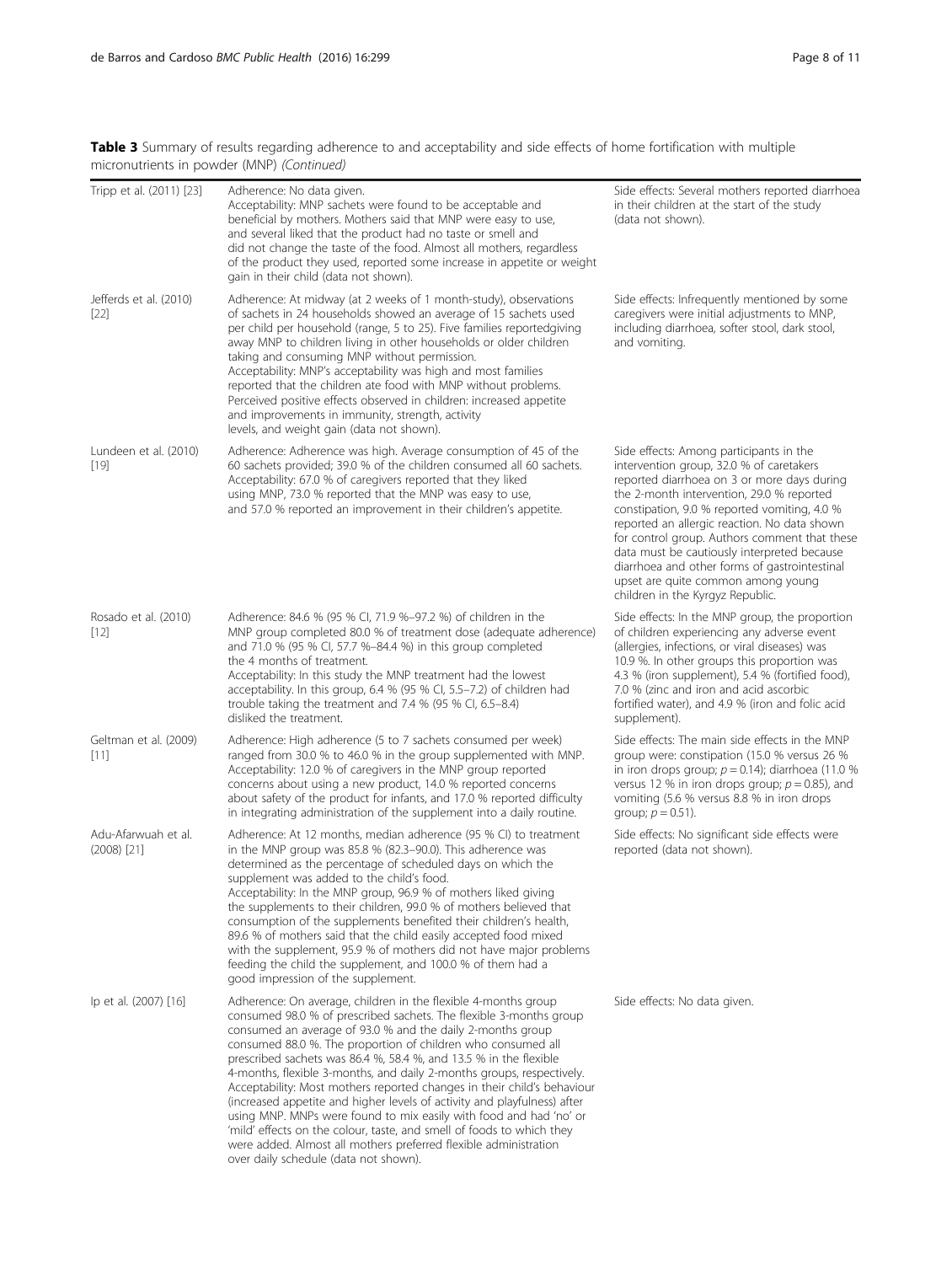| Menon et al. (2007) [9]             | Adherence: An estimated mean 57.6 of the planned 60 sachets<br>were consumed (SD, 4.9; range, 27-60).<br>Acceptability: No data given.                                                                                                                                                                                                                                                                                                                                                                                                                                                                                                                                                                 | Side effects: No data given.                                                                                                                                                                                                                      |
|-------------------------------------|--------------------------------------------------------------------------------------------------------------------------------------------------------------------------------------------------------------------------------------------------------------------------------------------------------------------------------------------------------------------------------------------------------------------------------------------------------------------------------------------------------------------------------------------------------------------------------------------------------------------------------------------------------------------------------------------------------|---------------------------------------------------------------------------------------------------------------------------------------------------------------------------------------------------------------------------------------------------|
| Christofideset al. (2005)<br>$[10]$ | Adherence: Average adherence was 59.6 % (SD, 27.7). Adherence<br>was determined by first calculating a score for each individual based<br>on the mean outcome over 12 monitoring visits, and then calculating<br>the overall mean percentage in the study population.<br>Acceptability: Mothers said that the MNP did not create any<br>appreciable change in colour, taste, or appearance of the<br>complementary food and that they were easy to use, although they<br>did have trouble remembering to give them daily. Participants agreed<br>that if MNP were to become a commercially marketed product,<br>they should be made available in their communities as an alternative<br>to iron syrup. | Side effects: In the MNP group, the main side<br>effects were diarrhoea (28.6 % versus 33.9 % in<br>the placebo group; RR, 1.09; 95 % CI, 0.61-1.97)<br>and vomiting (8.2 % versus 20.7 % in the<br>placebo group; RR, 0.57; 95 % CI, 0.23-1.39). |

Table 3 Summary of results regarding adherence to and acceptability and side effects of home fortification with multiple micronutrients in powder (MNP) (Continued)

CI confidence interval, IRR incidence rate ratio, OR odds ratio, RR relative risk, SD standard deviation

children adopt flexible or non-daily administration model because it has greater adherence by children and caregivers and thus it is more effective and produce haematological effects similar to daily model.

Only one study, conducted by Geltmann et al. concluded that MNP had poor adherence, ranging from 30 % to 45 %. It is necessary to remember that this conclusion was based on a definition of adequate adherence as the consumption of five to seven sachets per week, a level that was considered a satisfactory range in all of the other studies [[11\]](#page-9-0). However, satisfactory acceptability was hindered by several factors including inappropriate use of the sachets. In some studies, mothers reported refusal of MNP by children because of changes in the taste of food. MNP is formulated not to alter the organoleptic characteristics of food. It is possible that lack of knowledge led some mothers to use the MNP improperly, for example by mixing it with a liquid food, which is not recommended.

It is known that effectiveness of MNP depends of caregivers to be motivated to offer sachets MNP for children properly and without interruption. In this regard, additional efforts could be made to increase adherence and acceptability of the intervention. For example, high mineral concentrations in MNP sachets can be perceived by the taste; thus, careful attention must be given to the supplements' sensory characteristics during the development process to minimize cases of rejection and to increase adherence to intervention. In addition, additional efforts should be planned in providing information and training to caregivers on appropriate use of MNP sachets since type of food used to mix them can affect its taste and consequently its acceptability.

One study cited the need for MNP to be mixed with food as a barrier to its use given the food situation in some of the countries in which these strategies have been implemented [[23](#page-10-0)]. This study demanded public policies for food availability and distribution. As an alternative approach to address these issues, the Ministry of Health in Brazil developed the "NutriSUS" program, using fortification with MNP in young children attending day-care centres, in a sustainable and multisector strategy integrated with the cash transfer program "Bolsa Família." [\[26\]](#page-10-0).

Some studies reported that a lack of knowledge and experience with MNP generated concerns among caregivers about its use and safety [\[11](#page-9-0), [22](#page-10-0)]. It is possible that these problems related to the product distribution model and the monitoring of children who participated in intervention, problems that could be resolved through training directed at health professionals and a greater dialogue between professionals and caregivers to address possible doubts and encourage caregivers about the importance of MNP in promoting health of their children. Furthermore, the reported concern and uncertainty of participants about the use of MNP is normal considering it is a new product. In the study conducted by Geltman et al. the mothers who completed the intervention had the greatest understanding about the importance of vitamins and minerals for their children [[11\]](#page-9-0).

The main side effects cited in these studies were diarrhoea, vomiting, and constipation, ranging 3-32 % of participants. These problems were more prevalent in the early days of MNP use. However, it must be cautiously interpreted when considering the possible side effects of MNP such as diarrhoea or other gastrointestinal diseases common in young children.

In a recent study by Soofi et al. in a malaria-endemic region of Pakistan with a stunting prevalence of 42 % among children under 5 years of age, the authors found strong evidence of an increase in the proportion of days with diarrhoea and an increase in bloody diarrhoea in the groups receiving MNP [[20, 27](#page-10-0)]. That study found that MNP had a modest effect on micronutrient deficiencies, and very little effect on growth  $(p = 0.0017)$  [\[20\]](#page-10-0).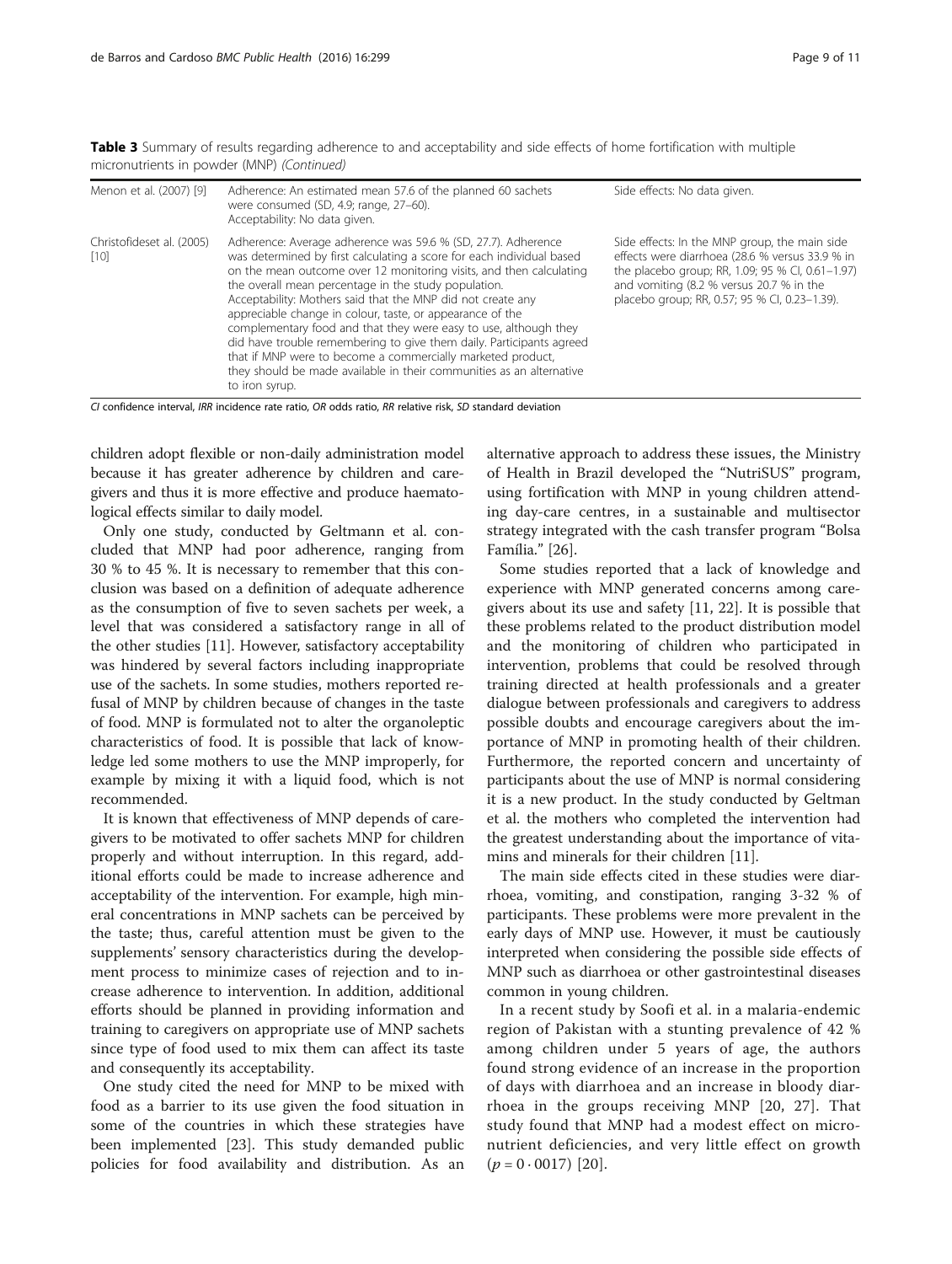<span id="page-9-0"></span>Another concern discussed in one study [\[23](#page-10-0)] is the need to mix MNP in semi-solid food because such food is not always available in low-income countries. The lack of knowledge and experience of professionals and caregivers in the use of MNP, the lack of availability of MNP, and its cost were also considered limitations in another study [[22\]](#page-10-0).

Despite of the described limitations, factors such as practicality of use increase in children's appetite, weight gain, and increased activity level, among others, contributed to the high acceptability of MNP. In most studies, participants expressed an interest in continuing MNP use and recommended it to other mothers, which leads us to believe in the potential success of future interventions of home fortification with MNP.

Given these findings, the authors recommend that despite the demonstrated effect of MNP in preventing iron deficiency anaemia, future studies on home fortification with MNP should pay special attention to the definitions and strategies for monitoring adherence and acceptability . This evaluation should account for issues affecting adherence and acceptability of MNPs, highlighting once again the need to direct strategies to the particular characteristics of the target population. Acceptability rates for MNPs have generally been above 83 % in studies in developing countries, although rates are somewhat lower in studies performed in developed countries such as Canada (60 %) [ 1]. Because the use of the MNP requires their addition to foods suitable for young children, the home fortification strategy offers an opportunity to promote healthy complementary feeding, further improving the benefits of fortification [6]. However, it is likely that increased adherence to the use of MNP could result in greater impact on child health outcomes in future studies. Both adherence and acceptability can be increased when providing better guidance to caregivers and integration with the actions already performed by the healthcare team [6].

### Conclusions

This systematic review suggests that home fortification of complementary feeding with MNP has good adherence and acceptability. However, both adherence and acceptability could be increased with adjustments in the distribution model, such as better guidance to caregivers, and in MNP administration frequency. Special attention is necessary when monitoring MNP use in malnourished populations with a high incidence of diarrhoea. Additionally, more studies are needed examining the efficacy of MNP related to adherence and acceptability to compare the positive and negative aspects of various intervention models, for the success of future programs and public policies.

### Ethics approval and consent to participate

Not applicable. This review was reported in accordance with the PRISMA (Preferred Reporting Items for Systematic Reviews and Meta-Analyses) statement.

#### Abbreviations

MNP: multiple micronutrients in powder.

#### Competing interest

The authors declare that they have no competing interests.

#### Authors' contributions

SFB contributed to the selection of studies, data analysis and data interpretation, and to drafting the initial version of the manuscript. MAC developed the study design and protocol, and contributed to study selection, data interpretation, and to drafting and critical review of the manuscript. Both authors read and approved the final manuscript.

#### Acknowledgements

SF Barros was supported by a scholarship for scientific initiation from the São Paulo State Research Foundation (FAPESP, No 2013/12968-0). MA Cardoso is supported by the Brazilian National Counsel of Technological and Scientific Development, CNPq (Grant nos. 308308/2013-1; 552747/2011-4). FAPESP and CNPq had no role in the design, analysis or writing of this article.

#### Received: 14 April 2015 Accepted: 23 March 2016 Published online: 07 April 2016

#### References

- 1. De-Regil LM, Suchdev PS, Vist GE, Walleser S, Peña-Rosas JP. Home fortification of foods with multiple micronutrient powders for health and nutrition in children under two years of age (Review). Cochrane Review Journal. 2013;8:112–201.
- 2. United Nations Children's Fund: Delivering essential micronutrients-Iron. [http://www.unicef.org/nutrition/23964\\_iron.html](http://www.unicef.org/nutrition/23964_iron.html) (2003). Accessed 6 Apr 2016.
- 3. World Health Organization: Iron Deficiency Anaemia- Assessment, Prevention, and Control. A guide for programme managers. Geneva: World Health Organization; 2001.
- 4. World Health Organization. Use of multiple micronutrient powders for home fortification of foods consumed by infants and children 6-23 months of age. Geneva: World Health Organization; 2011.
- 5. Zlotkin SH, Schauer C, Christofides A, Sharieff W, Tondeur MC. Micronutrient sprinkles to control childhood anaemia. PLoS Medicine. 2005;2:e1.
- 6. Cardoso MA, Augusto RA, Bortolini GA, Oliveira CSM, Tietzman DC, Sequeira LAS, et al. Effect of providing multiple micronutrientes in poder through primary healthcare on anemia in young Brazilian children: a multicenter pragmatic controlled trial. PLoS One. 2016;11:e0151097.
- 7. Sampaio DLB, Mattos PD, Ribeiro TCM, Leite MEQ, Cole CR, Ribeiro HC. Suplementação de zinco e outros micronutrientes através do uso de sprinkles: impacto na ocorrência de doença diarreica e infecções respiratórias em crianças institucionalizadas. J Pedriatr. 2013;89:286–93.
- 8. Huamán-Espino L, Aparco JP, Nuñez-Robles E, Gonzáles E, Pillaca J, Tristán PM. Consumo de suplementos com multimicronutrientes Chispitas y anemia en niños de 6 a 35 meses: estudio transversal en el contexto de una intervención poblacional en Apurímac, Perú. Rev Peru Med Exp Salud Publica. 2012;29:314–23.
- 9. Menon P, Ruel MT, Loechl CU, Arimond M, Habicht JP, Pelto J, et al. Micronutrient Sprinkles reduce anemia among 9- to 24-mo-old children when delivered through an integrated health nutrition program in rural Haiti. J Nutr. 2007;137:1023–30.
- 10. Christofides A, Schauer C, Sharieff W, Zlotkin SH. Acceptability of micronutrient sprinkles: a new food-based approach for delivering iron to First Nations and Inuit children in Northern Canada. Chronic Dis Can Fall. 2005;26:114–20.
- 11. Geltman PL, Hironaka LK, Mehta SD, Padilla P, Rodrigues PMA, Alan FM, et al. Iron supplementation of low-income infants: a randomized clinical trial of adherence with ferrous fumarate sprinkles versus ferrous sulfate drops. J Pediatr. 2009;154:738–43.